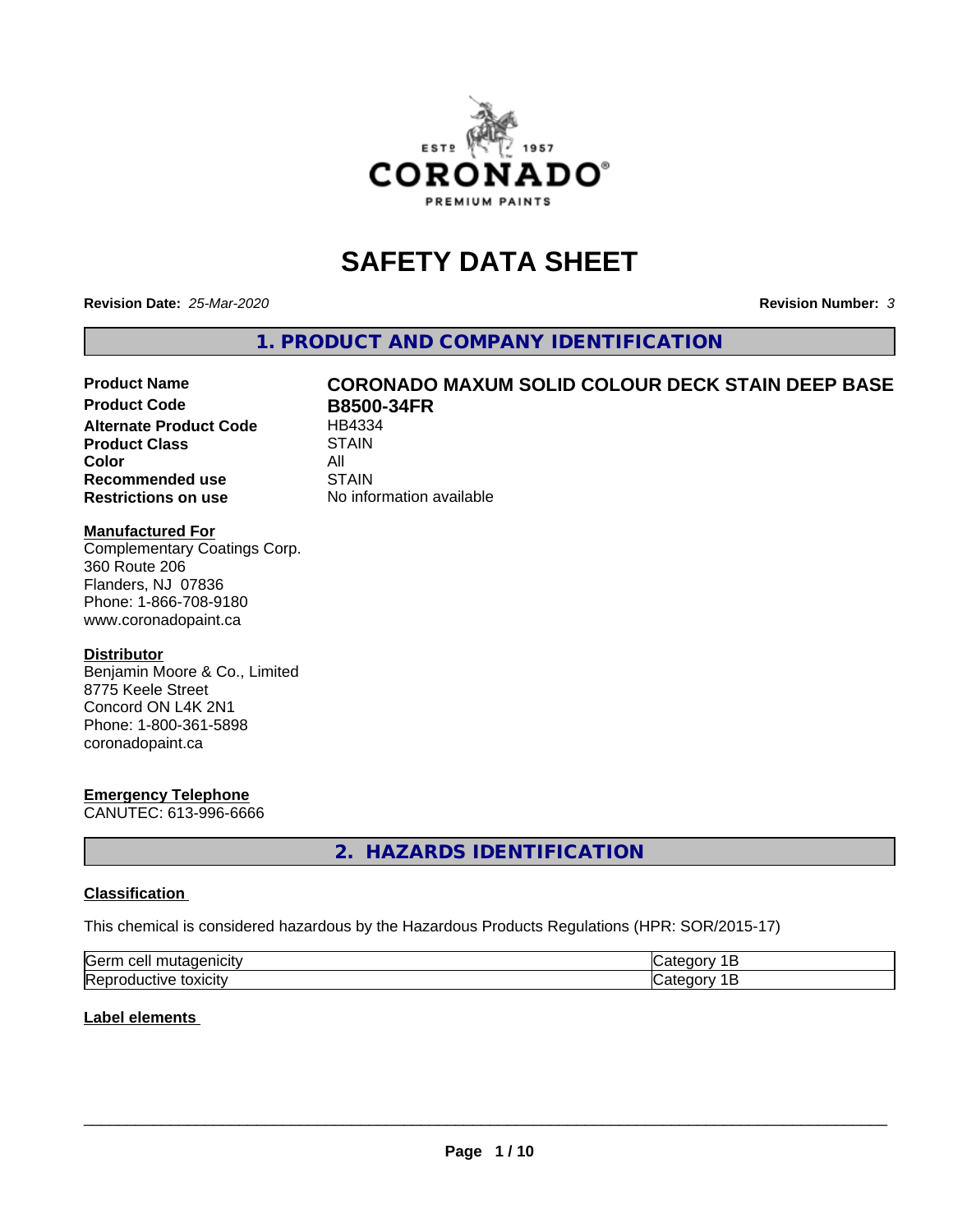### **Danger**

**Hazard statements** May cause genetic defects May damage fertility or the unborn child



**Appearance** liquid **Odor 11** and **Odor 11** and **Odor 11** and **Odor 11** and **Odor Odor 1** and **Odor 1** and **Odor 1** and **Odor 1** and **Odor 1** and **1** and **1** and **1** and **1** and **1** and **1** and **1** and **1** and

#### **Precautionary Statements - Prevention**

Obtain special instructions before use Do not handle until all safety precautions have been read and understood Use personal protective equipment as required

#### **Precautionary Statements - Response**

IF exposed or concerned: Get medical advice/attention

### **Precautionary Statements - Storage**

Store locked up

#### **Precautionary Statements - Disposal**

Dispose of contents/container to an approved waste disposal plant

#### **Other information**

No information available

| <b>Chemical name</b>                                     | <b>CAS No.</b> | Weight-%      | <b>Hazardous Material</b><br>registry number<br>(HMIRA registry #) | Date HMIRA filed and<br>Information Review Act date exemption granted<br>(if applicable) |
|----------------------------------------------------------|----------------|---------------|--------------------------------------------------------------------|------------------------------------------------------------------------------------------|
| Nepheline syenite                                        | 37244-96-5     | $5 - 10%$     |                                                                    |                                                                                          |
| Titanium dioxide                                         | 13463-67-7     | $5 - 10%$     |                                                                    |                                                                                          |
| 2-Butoxyethanol                                          | 111-76-2       | $3 - 7%$      |                                                                    |                                                                                          |
| Kaolin                                                   | 1332-58-7      | $1 - 5%$      |                                                                    |                                                                                          |
| Propylene glycol                                         | $57 - 55 - 6$  | $1 - 5%$      |                                                                    |                                                                                          |
| Sodium C14-C16 olefin<br>sulfonate                       | 68439-57-6     | $0.1 - 0.25%$ | $\overline{\phantom{a}}$                                           |                                                                                          |
| Carbamic acid,<br>1H-benzimidazol-2-yl-, methyl<br>ester | 10605-21-7     | $0.1 - 0.25%$ |                                                                    |                                                                                          |

**3. COMPOSITION INFORMATION ON COMPONENTS**

\*The exact percentage (concentration) of composition has been withheld as a trade secret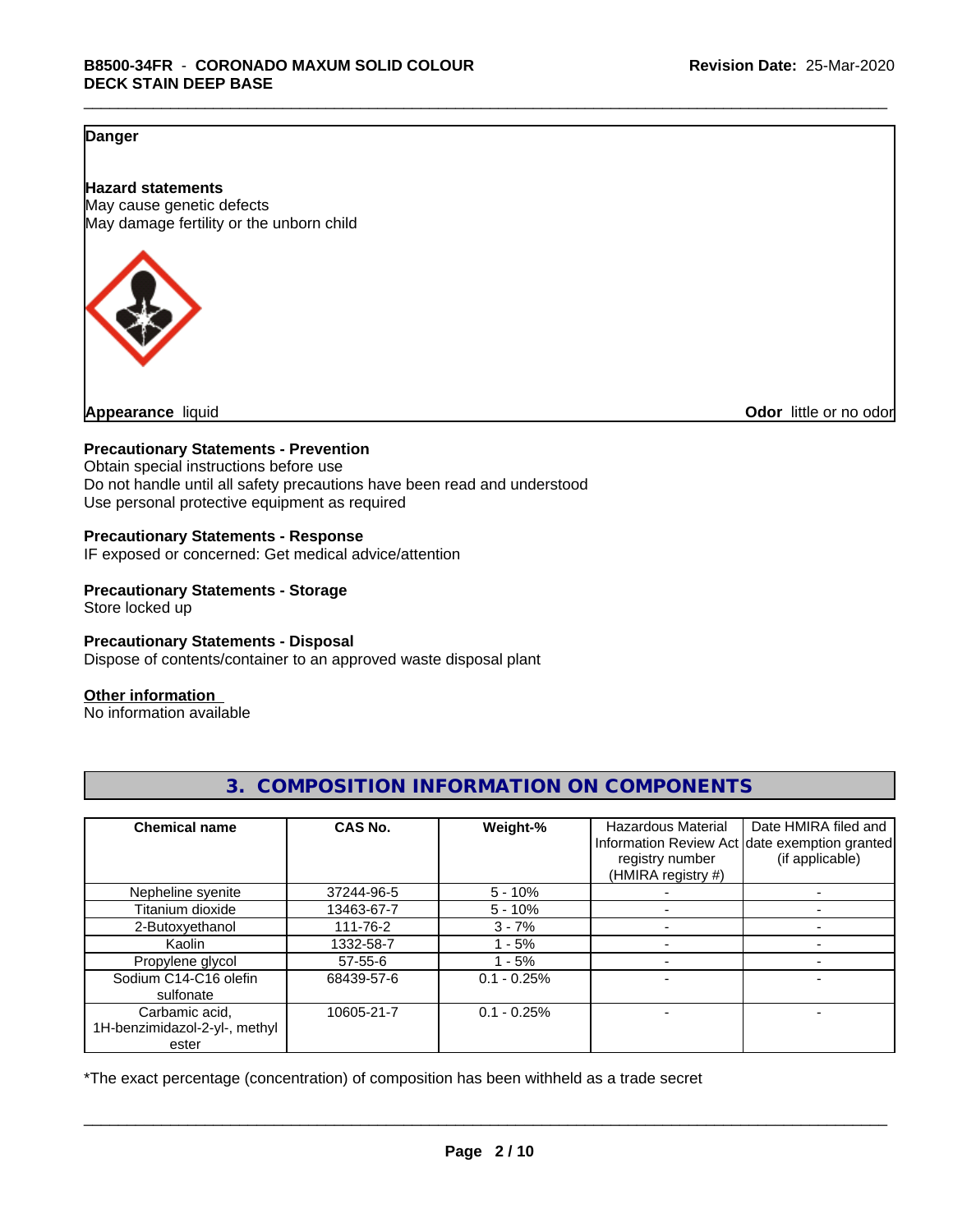| 4. FIRST AID MEASURES                  |                                                                                                          |  |
|----------------------------------------|----------------------------------------------------------------------------------------------------------|--|
| <b>General Advice</b>                  | If symptoms persist, call a physician. Show this safety data<br>sheet to the doctor in attendance.       |  |
| <b>Eye Contact</b>                     | Rinse thoroughly with plenty of water for at least 15<br>minutes and consult a physician.                |  |
| <b>Skin Contact</b>                    | Wash off immediately with soap and plenty of water while<br>removing all contaminated clothes and shoes. |  |
| <b>Inhalation</b>                      | Move to fresh air. If symptoms persist, call a physician.                                                |  |
| Ingestion                              | Clean mouth with water and afterwards drink plenty of<br>water. Consult a physician if necessary.        |  |
| <b>Most Important Symptoms/Effects</b> | None known.                                                                                              |  |
| <b>Notes To Physician</b>              | Treat symptomatically.                                                                                   |  |

**5. FIRE-FIGHTING MEASURES**

| <b>Suitable Extinguishing Media</b>                                              | Use extinguishing measures that are appropriate to local<br>circumstances and the surrounding environment.                                   |  |  |
|----------------------------------------------------------------------------------|----------------------------------------------------------------------------------------------------------------------------------------------|--|--|
| Protective equipment and precautions for firefighters                            | As in any fire, wear self-contained breathing apparatus<br>pressure-demand, MSHA/NIOSH (approved or equivalent)<br>and full protective gear. |  |  |
| <b>Specific Hazards Arising From The Chemical</b>                                | Closed containers may rupture if exposed to fire or<br>extreme heat.                                                                         |  |  |
| Sensitivity to mechanical impact                                                 | No.                                                                                                                                          |  |  |
| <b>Sensitivity to static discharge</b>                                           | No.                                                                                                                                          |  |  |
| <b>Flash Point Data</b><br>Flash point (°F)<br>Flash Point (°C)<br><b>Method</b> | Not applicable<br>Not applicable<br>Not applicable                                                                                           |  |  |
| <b>Flammability Limits In Air</b>                                                |                                                                                                                                              |  |  |
| Lower flammability limit:<br><b>Upper flammability limit:</b>                    | Not applicable<br>Not applicable                                                                                                             |  |  |
| <b>NFPA</b><br>Health: 2<br><b>Flammability: 0</b>                               | <b>Instability: 0</b><br><b>Special: Not Applicable</b>                                                                                      |  |  |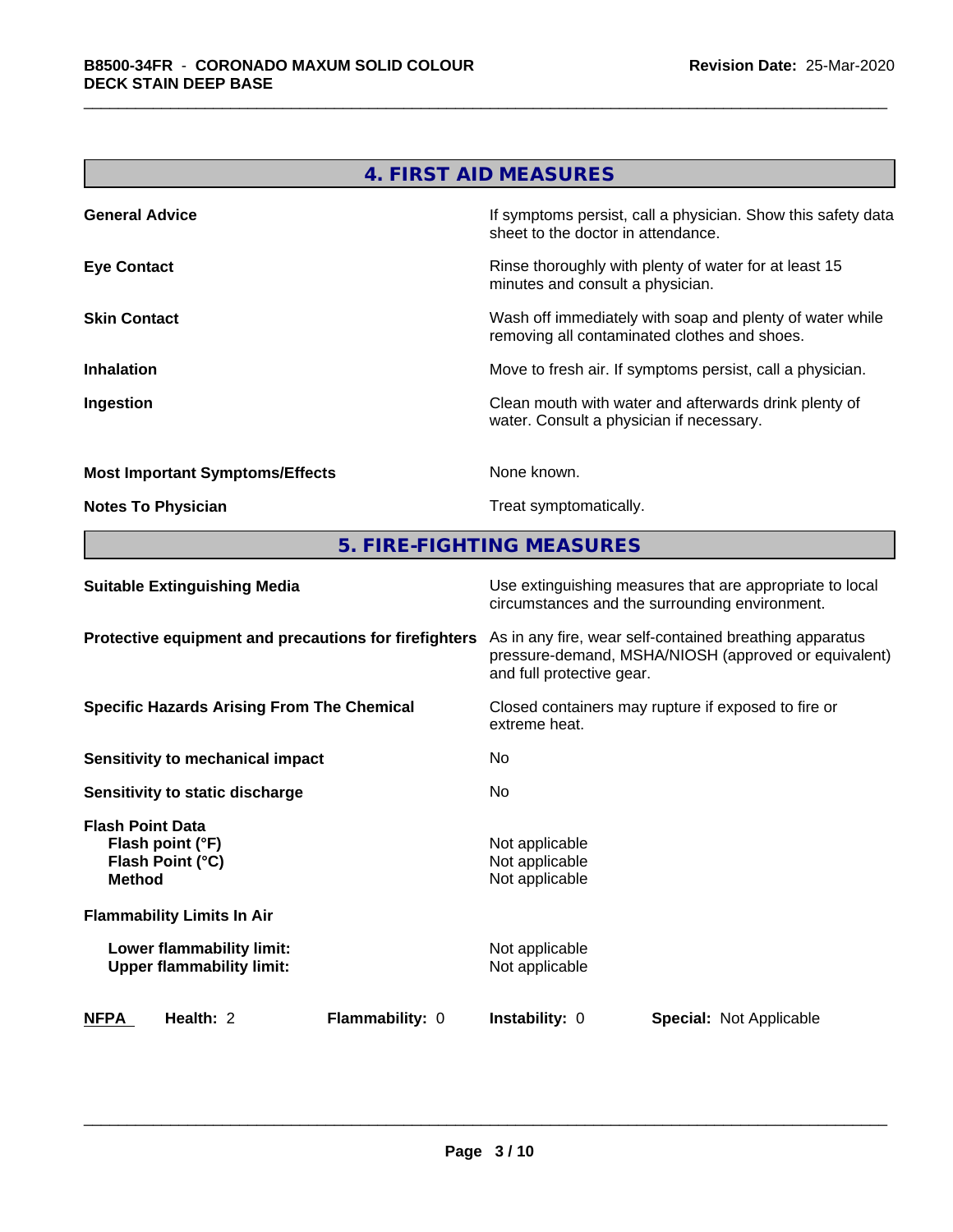#### **NFPA Legend**

- 0 Not Hazardous
- 1 Slightly
- 2 Moderate
- 3 High
- 4 Severe

*The ratings assigned are only suggested ratings, the contractor/employer has ultimate responsibilities for NFPA ratings where this system is used.*

*Additional information regarding the NFPA rating system is available from the National Fire Protection Agency (NFPA) at www.nfpa.org.*

### **6. ACCIDENTAL RELEASE MEASURES**

**Personal Precautions Avoid contact with skin, eyes and clothing. Ensure** Avoid contact with skin, eyes and clothing. Ensure adequate ventilation.

**Other Information Department Information Department Intervent further leakage or spillage if safe to do so.** 

**Environmental precautions** See Section 12 for additional Ecological Information.

**Methods for Cleaning Up Example 20 Soak** up with inert absorbent material. Sweep up and shovel into suitable containers for disposal.

# **7. HANDLING AND STORAGE**

**Handling Handling Avoid contact with skin, eyes and clothing. Avoid breathing H** vapors, spray mists or sanding dust. In case of insufficient ventilation, wear suitable respiratory equipment.

**Storage** Storage **Keep container tightly closed.** Keep out of the reach of

#### **Incompatible Materials Incompatible Materials No information available**

**8. EXPOSURE CONTROLS/PERSONAL PROTECTION**

children.

#### **Exposure Limits**

| <b>Chemical name</b> | <b>ACGIH TLV</b>                                                                                                                              | <b>Alberta</b>                    | <b>British Columbia</b>                          | <b>Ontario</b>                                          | Quebec                                         |
|----------------------|-----------------------------------------------------------------------------------------------------------------------------------------------|-----------------------------------|--------------------------------------------------|---------------------------------------------------------|------------------------------------------------|
| Nepheline syenite    | N/E                                                                                                                                           | N/E                               | N/E                                              | 10 mg/m $3$ - TWA                                       | N/E                                            |
| Titanium dioxide     | TWA: $10 \text{ mg/m}^3$                                                                                                                      | 10 mg/m $3 - TWA$                 | 10 mg/m $3$ - TWA<br>$3$ mg/m <sup>3</sup> - TWA | 10 mg/m $3$ - TWA                                       | 10 mg/m $3$ - TWAEV                            |
| 2-Butoxyethanol      | TWA: 20 ppm                                                                                                                                   | 20 ppm - TWA<br>97 mg/m $3$ - TWA | 20 ppm - TWA                                     | 20 ppm - TWA                                            | 20 ppm - TWAEV<br>97 mg/m <sup>3</sup> - TWAEV |
| Kaolin               | TWA: $2 \text{ mg/m}^3$<br>particulate matter<br>containing no<br>asbestos and <1%<br>crystalline silica,<br>respirable particulate<br>matter | $2$ mg/m <sup>3</sup> - TWA       | $2$ mg/m <sup>3</sup> - TWA                      | $2 \text{mq/m}^3$ - TWA                                 | 5 mg/m <sup>3</sup> - TWAEV                    |
| Propylene glycol     | N/E                                                                                                                                           | N/E                               | N/E                                              | 10 mg/m $3$ - TWA<br>50 ppm - TWA<br>155 mg/m $3$ - TWA | N/E                                            |

**Legend**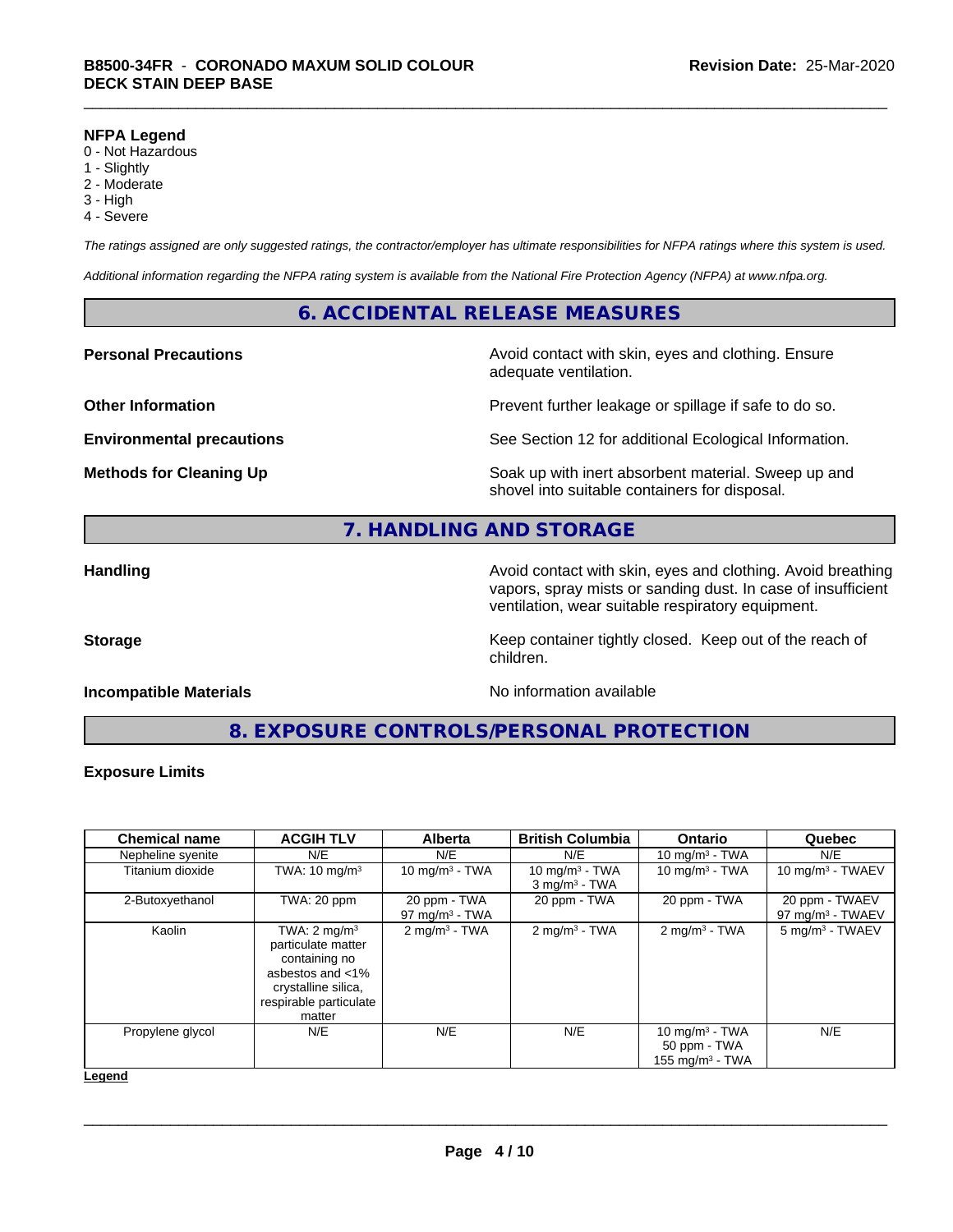ACGIH - American Conference of Governmental Industrial Hygienists Alberta - Alberta Occupational Exposure Limits British Columbia - British Columbia Occupational Exposure Limits Ontario - Ontario Occupational Exposure Limits Quebec - Quebec Occupational Exposure Limits N/E - Not established

# **Personal Protective Equipment Eye/Face Protection Safety glasses with side-shields.**

**Engineering Measures Engineering Measures Engineering Measures Ensure adequate ventilation, especially in confined areas.** 

**Skin Protection Protection Protective gloves and impervious clothing. Respiratory Protection Number 1** (Use only with adequate ventilation. In operations where exposure limits are exceeded, use a NIOSH approved respirator that has been selected by a technically qualified person for the specific work conditions. When spraying the product or applying in confined areas, wear a NIOSH approved respirator specified for paint spray or organic vapors.

**Hygiene Measures Avoid contact with skin, eyes and clothing. Remove and Avoid contact with skin, eyes and clothing. Remove and Avoid contact with skin, eyes and clothing. Remove and** wash contaminated clothing before re-use. Wash thoroughly after handling.

## **9. PHYSICAL AND CHEMICAL PROPERTIES**

| Appearance                           | liquid                   |
|--------------------------------------|--------------------------|
| Odor                                 | little or no odor        |
| <b>Odor Threshold</b>                | No information available |
| Density (Ibs/gal)                    | $9.9 - 10.0$             |
| <b>Specific Gravity</b>              | $1.18 - 1.20$            |
| pH                                   | No information available |
| <b>Viscosity (cps)</b>               | No information available |
| Solubility(ies)                      | No information available |
| <b>Water solubility</b>              | No information available |
| <b>Evaporation Rate</b>              | No information available |
| Vapor pressure                       | No information available |
| Vapor density                        | No information available |
| Wt. % Solids                         | $45 - 55$                |
| Vol. % Solids                        | $35 - 45$                |
| Wt. % Volatiles                      | $45 - 55$                |
| Vol. % Volatiles                     | $55 - 65$                |
| <b>VOC Regulatory Limit (g/L)</b>    | $<$ 250                  |
| <b>Boiling Point (°F)</b>            | 212                      |
| <b>Boiling Point (°C)</b>            | 100                      |
| Freezing point (°F)                  | 32                       |
| <b>Freezing Point (°C)</b>           | $\Omega$                 |
| Flash point (°F)                     | Not applicable           |
| Flash Point (°C)                     | Not applicable           |
| <b>Method</b>                        | Not applicable           |
| <b>Flammability (solid, gas)</b>     | Not applicable           |
| <b>Upper flammability limit:</b>     | Not applicable           |
| Lower flammability limit:            | Not applicable           |
| <b>Autoignition Temperature (°F)</b> | No information available |
|                                      |                          |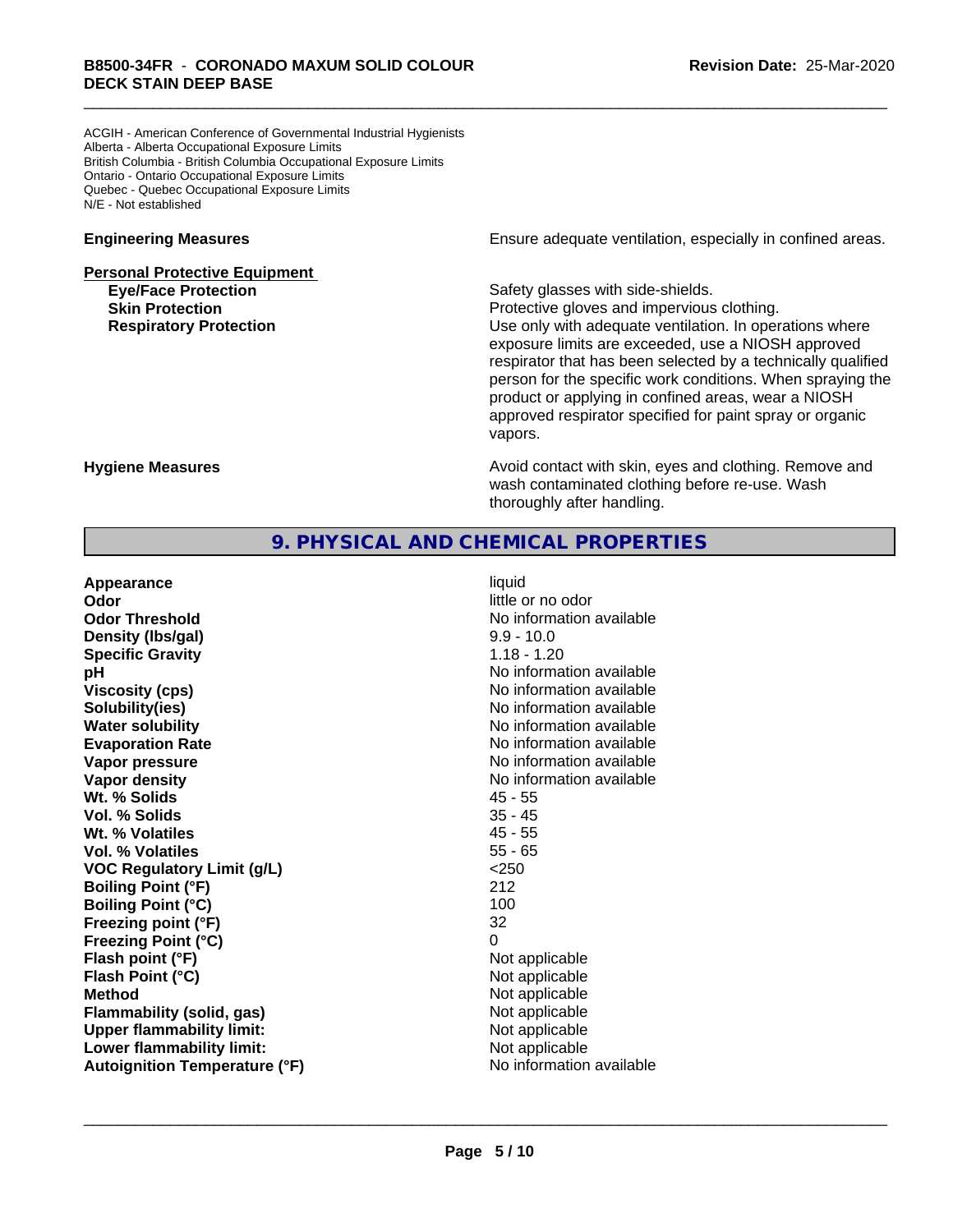**Autoignition Temperature (°C)**<br> **Decomposition Temperature (°F)** No information available **Decomposition Temperature (°F)**<br> **Decomposition Temperature (°C)**<br>
No information available **Decomposition Temperature (°C) Partition coefficient** 

# **10. STABILITY AND REACTIVITY**

| <b>Reactivity</b>                         | Not Applicable                           |
|-------------------------------------------|------------------------------------------|
| <b>Chemical Stability</b>                 | Stable under normal conditions.          |
| <b>Conditions to avoid</b>                | Prevent from freezing.                   |
| <b>Incompatible Materials</b>             | No materials to be especially mentioned. |
| <b>Hazardous Decomposition Products</b>   | None under normal use.                   |
| <b>Possibility of hazardous reactions</b> | None under normal conditions of use.     |

# **11. TOXICOLOGICAL INFORMATION**

#### **Product Information Information on likely routes of exposure**

**Principal Routes of Exposure Exposure** Eye contact, skin contact and inhalation.

**Acute Toxicity** 

**Product Information** No information available

#### **Symptoms** related to the physical, chemical and toxicological characteristics

**Symptoms** No information available

#### **Delayed and immediate effects as well as chronic effects from short and long-term exposure**

| Eye contact                     | May cause slight irritation                                                                                     |
|---------------------------------|-----------------------------------------------------------------------------------------------------------------|
| <b>Skin contact</b>             | Substance may cause slight skin irritation. Prolonged or<br>repeated contact may dry skin and cause irritation. |
| <b>Inhalation</b>               | May cause irritation of respiratory tract.                                                                      |
| Ingestion                       | Ingestion may cause gastrointestinal irritation, nausea,<br>vomiting and diarrhea.                              |
| <b>Sensitization</b>            | No information available.                                                                                       |
| <b>Neurological Effects</b>     | No information available.                                                                                       |
| <b>Mutagenic Effects</b>        | Suspected of causing genetic defects.                                                                           |
| <b>Reproductive Effects</b>     | May damage fertility or the unborn child.                                                                       |
| <b>Developmental Effects</b>    | No information available.                                                                                       |
| Target organ effects            | No information available.                                                                                       |
| <b>STOT - single exposure</b>   | No information available.                                                                                       |
| <b>STOT - repeated exposure</b> | No information available.                                                                                       |
| Other adverse effects           | No information available.                                                                                       |
| <b>Aspiration Hazard</b>        | No information available.                                                                                       |
|                                 |                                                                                                                 |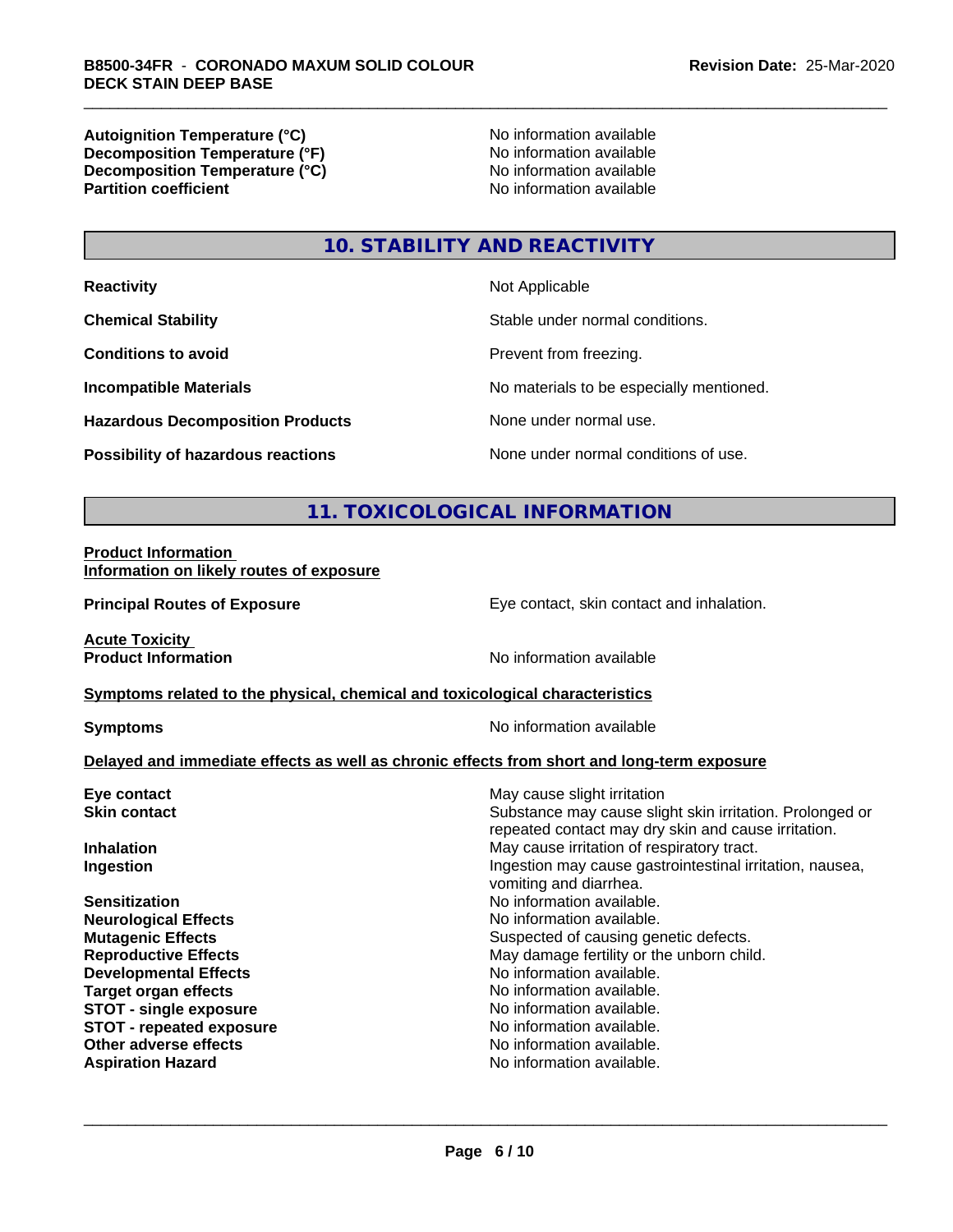#### **Numerical measures of toxicity**

#### **The following values are calculated based on chapter 3.1 of the GHS document**

| <b>ATEmix (oral)</b>   |                                      |
|------------------------|--------------------------------------|
| <b>ATEmix (dermal)</b> |                                      |
|                        | <b>ATEmix (inhalation-dust/mist)</b> |
|                        | <b>ATEmix (inhalation-vapor)</b>     |

**ATEmix (oral)** 8733 mg/kg **ATEmix (dermal)** 20259 mg/kg **ATEmix (inhalation-dust/mist)** 28.2 mg/L **ATEmix (inhalation-vapor)** 206.8 mg/L

#### **Component Information**

| Chemical name                                                       | Oral LD50                                    | Dermal LD50                                                    | <b>Inhalation LC50</b> |
|---------------------------------------------------------------------|----------------------------------------------|----------------------------------------------------------------|------------------------|
| Titanium dioxide<br>13463-67-7                                      | $> 10000$ mg/kg (Rat)                        | $\,$                                                           |                        |
| 2-Butoxyethanol<br>111-76-2                                         | $= 1300$ mg/kg (Rat)                         | $>$ 2000 mg/kg (Rabbit)                                        | $>$ 4.9 mg/L (Rat) 3H  |
| Kaolin<br>1332-58-7                                                 | $> 5000$ mg/kg (Rat)                         | $>$ 5000 mg/kg (Rat)                                           |                        |
| Propylene glycol<br>$57-55-6$                                       | $= 20$ g/kg (Rat)                            | $= 20800$ mg/kg (Rabbit)                                       |                        |
| Sodium C14-C16 olefin sulfonate<br>68439-57-6                       | $= 2220$ mg/kg (Rat)                         | $> 740$ mg/kg (Rabbit)                                         |                        |
| Carbamic acid,<br>1H-benzimidazol-2-yl-, methyl ester<br>10605-21-7 | $> 5050$ mg/kg (Rat)<br>$= 6400$ mg/kg (Rat) | 10000 mg/kg (Rabbit) = $2$ g/kg<br>$Rat$ = 8500 mg/kg (Rabbit) |                        |

#### **Chronic Toxicity**

#### **Carcinogenicity**

*The information below indicateswhether each agency has listed any ingredient as a carcinogen:.*

| <b>Chemical name</b>            | <b>IARC</b>                         | <b>NTP</b> |
|---------------------------------|-------------------------------------|------------|
|                                 | 2B<br>· Possible Human Carcinogen ! |            |
| l mate<br>∟dioxide<br>l itanium |                                     |            |

• Although IARC has classified titanium dioxide as possibly carcinogenic to humans (2B), their summary concludes: "No significant exposure to titanium dioxide is thought to occur during the use of products in which titanium dioxide is bound to other materials, such as paint."

#### **Legend**

IARC - International Agency for Research on Cancer NTP - National Toxicity Program OSHA - Occupational Safety & Health Administration

**12. ECOLOGICAL INFORMATION**

### **Ecotoxicity Effects**

The environmental impact of this product has not been fully investigated.

#### **Product Information**

#### **Acute Toxicity to Fish**

No information available

#### **Acute Toxicity to Aquatic Invertebrates**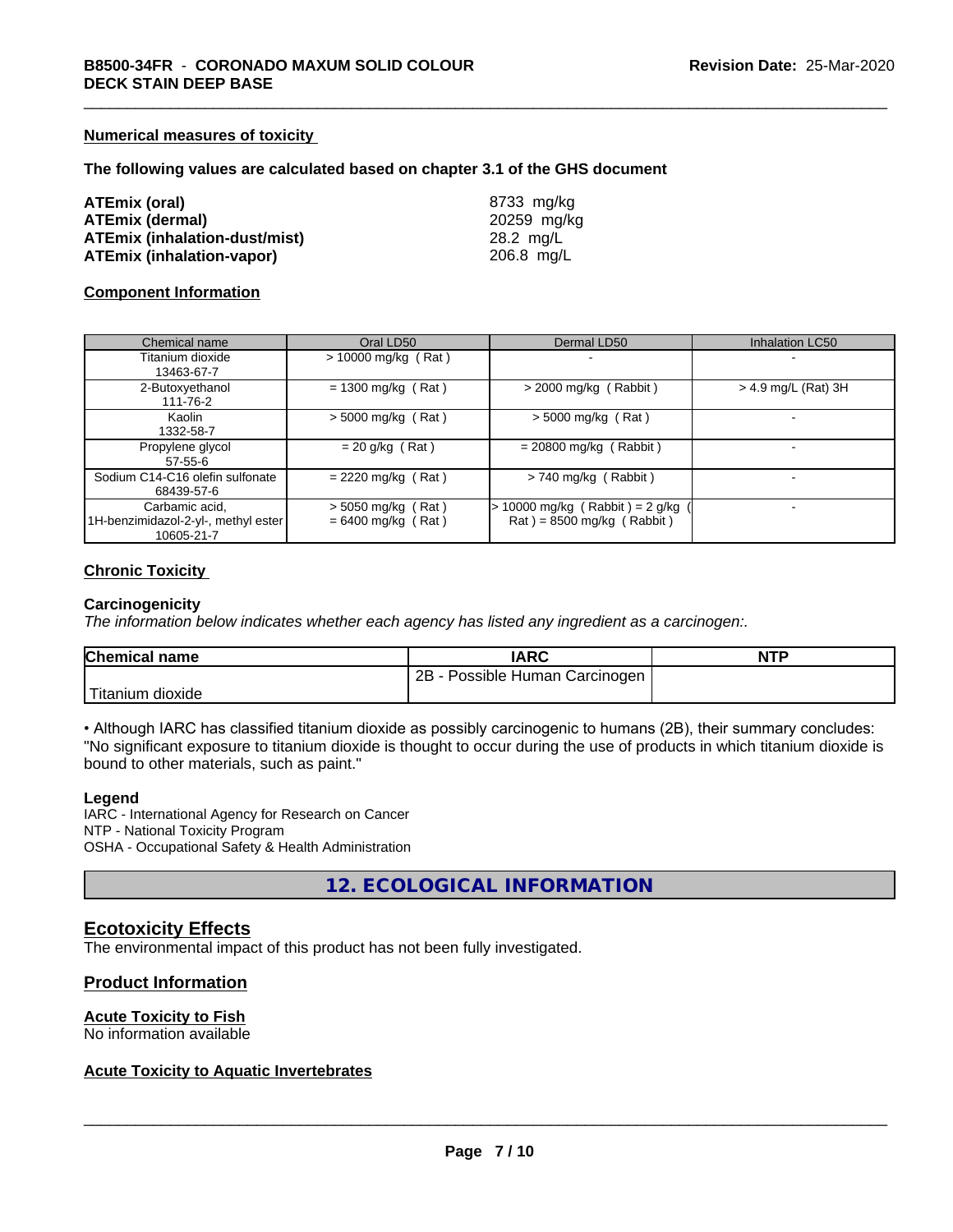#### No information available

#### **Acute Toxicity to Aquatic Plants**

No information available

#### **Persistence / Degradability**

No information available.

#### **Bioaccumulation**

There is no data for this product.

#### **Mobility in Environmental Media**

No information available.

#### **Ozone**

No information available

#### **Component Information**

#### **Acute Toxicity to Fish**

Titanium dioxide  $LC50:$  > 1000 mg/L (Fathead Minnow - 96 hr.) 2-Butoxyethanol LC50: 1490 mg/L (Bluegill sunfish - 96 hr.) Propylene glycol LC50: 710 mg/L (Fathead Minnow - 96 hr.) Carbamic acid, 1H-benzimidazol-2-yl-, methyl ester LC50: 1.5 mg/L (Rainbow Trout - 96 hr.)

#### **Acute Toxicity to Aquatic Invertebrates**

Propylene glycol EC50: > 10000 mg/L (Daphnia magna - 24 hr.) Carbamic acid, 1H-benzimidazol-2-yl-, methyl ester LC50: 0.22 mg/L (water flea - 48 hr.)

#### **Acute Toxicity to Aquatic Plants**

No information available

**13. DISPOSAL CONSIDERATIONS**

**Waste Disposal Method Dispose of in accordance with federal, state, provincial,** and local regulations. Local requirements may vary, consult your sanitation department or state-designated environmental protection agency for more disposal options.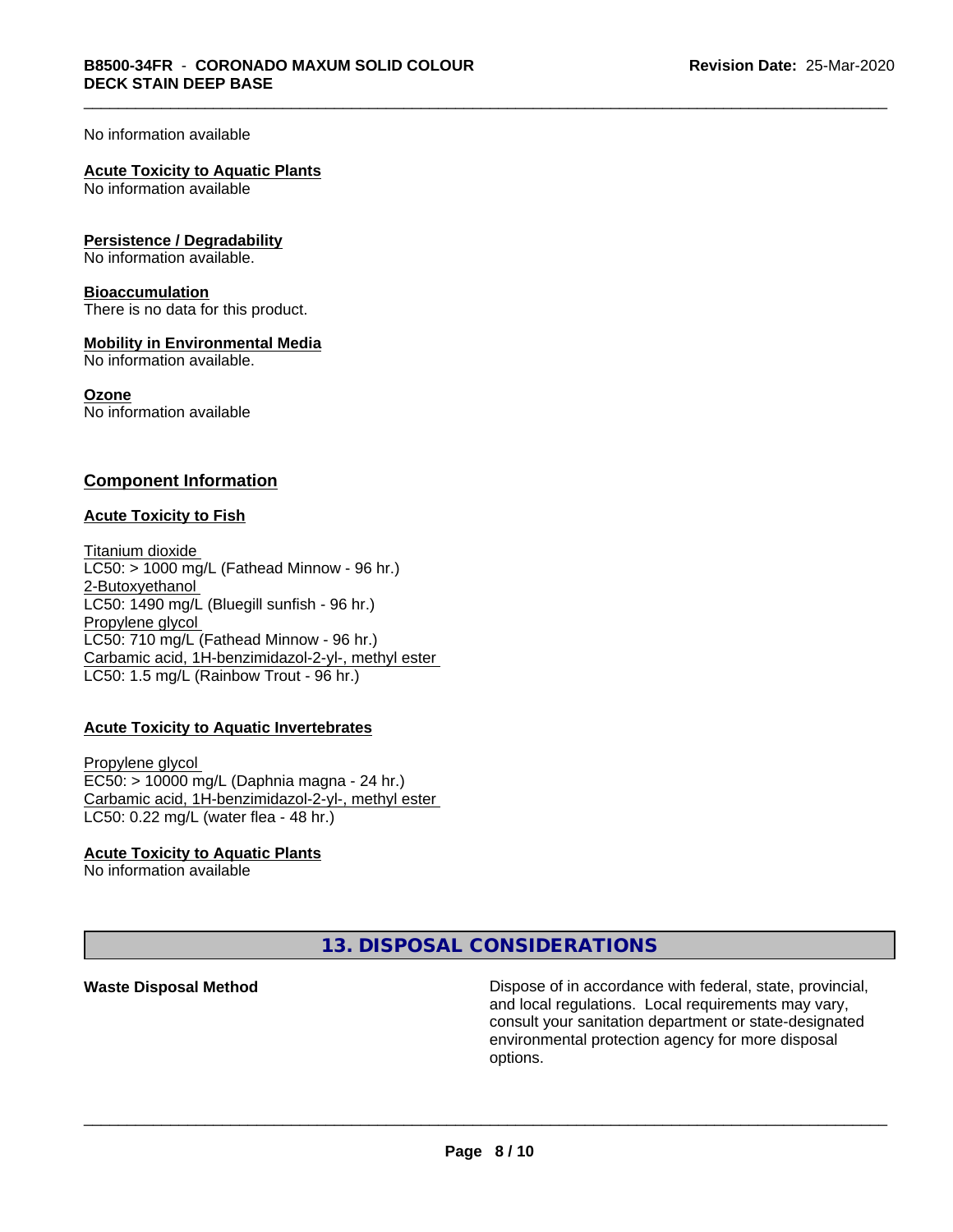## **14. TRANSPORT INFORMATION**

**TDG** Not regulated

**ICAO / IATA** Not regulated

**IMDG / IMO** Not regulated

# **15. REGULATORY INFORMATION**

# **International Inventories**

| <b>TSCA: United States</b> | Yes - All components are listed or exempt. |
|----------------------------|--------------------------------------------|
| <b>DSL: Canada</b>         | Yes - All components are listed or exempt. |

### **National Pollutant Release Inventory (NPRI)**

#### **NPRI Parts 1- 4**

This product contains the following Parts 1-4 NPRI chemicals:

| Chemical name   | CAS No.      | Weiaht-% | <b>NPRI Parts 1-4</b> |  |
|-----------------|--------------|----------|-----------------------|--|
| ∠-Butoxyethanol | $1 - 76 - ?$ | 7%       | istec                 |  |

#### **NPRI Part 5**

This product contains the following NPRI Part 5 Chemicals:

| <b>Chemical name</b> | CAS No            | <b>Weight-%</b> | <b>NPRI Part 5</b> |
|----------------------|-------------------|-----------------|--------------------|
| 2-Butoxvethanol      | $1 - 76 -$<br>.11 | 7%              | ∟isted             |

#### **WHMIS Regulatory Status**

This product has been classified in accordance with the hazard criteria of the Hazardous Products Regulations (HPR) and the SDS contains all the information required by the HPR.

| <b>16. OTHER INFORMATION</b>                                                                                                                          |               |                 |                      |          |  |  |  |
|-------------------------------------------------------------------------------------------------------------------------------------------------------|---------------|-----------------|----------------------|----------|--|--|--|
| HMIS -                                                                                                                                                | Health: $2^*$ | Flammability: 0 | <b>Reactivity: 0</b> | $PPE: -$ |  |  |  |
| <b>HMIS Legend</b><br>0 - Minimal Hazard<br>1 - Slight Hazard<br>2 - Moderate Hazard<br>3 - Serious Hazard<br>4 - Severe Hazard<br>* - Chronic Hazard |               |                 |                      |          |  |  |  |